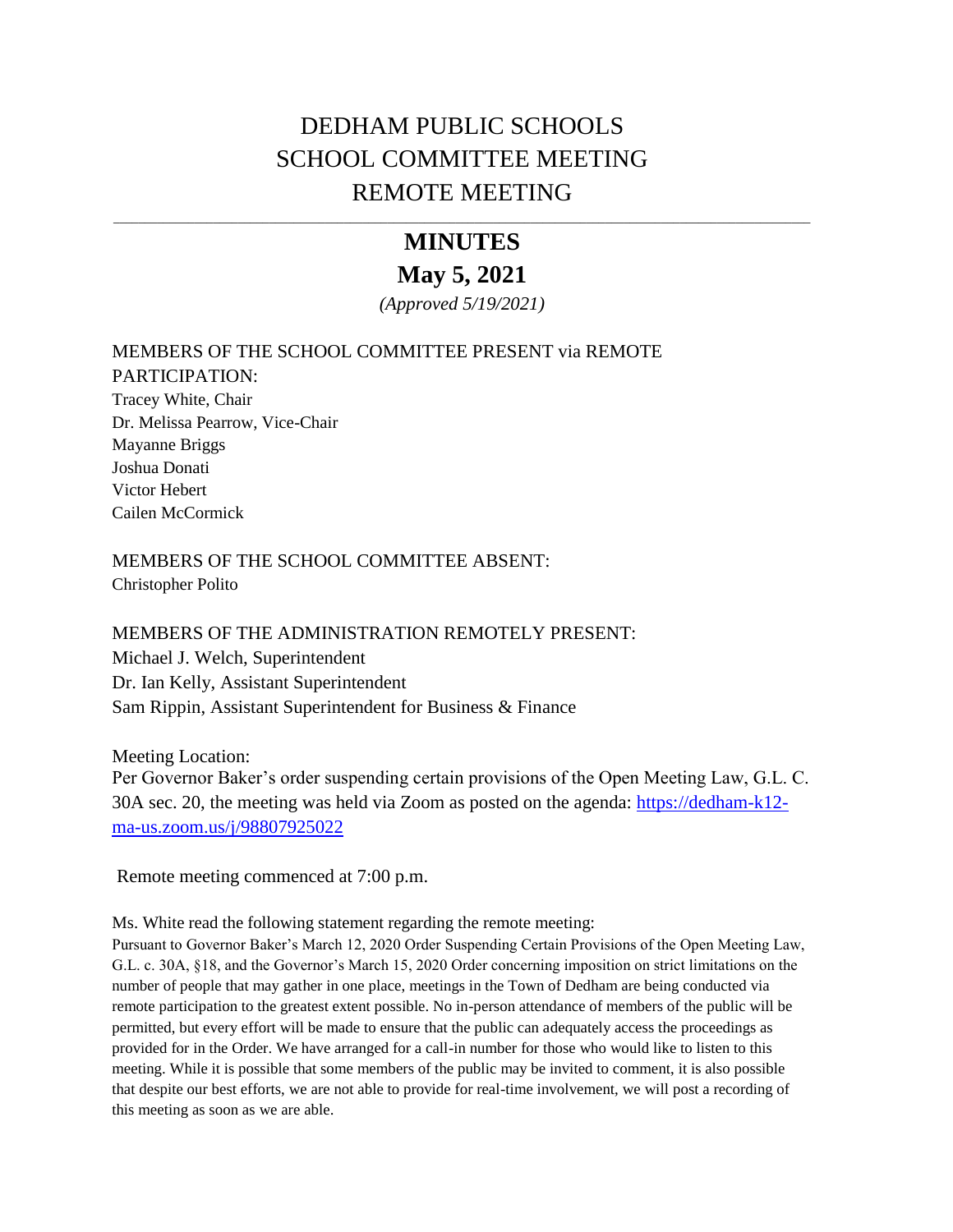Ms. White called the School Committee meeting to order.

Ms. White took a roll call attendance:

Mayanne Briggs - Present Joshua Donati - Present Victor Hebert - Present Cailen McCormick - Present Dr. Melissa Pearrow, Vice-Chair - Present Tracey White, Chair – Present

## **Public Comment**

None

## **Superintendent's Update**

*Supt. Welch provided the following update to the Committee:*

Today was the 137th day of the 2020-21 school year. We have 33 school days left this year.

This week is Teacher Appreciation Week, and all schools are celebrating the exhaustive efforts and tremendous commitment of our educators over the course of the past year. This has truly been a year like no other, and I am grateful for the investment of so many of our loyal educators and employees. Thank you!

In addition, May 12 is National School Nurses Day. Since we will not have a meeting next week, I know the Committee wishes to send thanks to the additional efforts invested by all our nurses during the pandemic over the past year. We will be inviting all DPS nurses to our next School Committee meeting on Wednesday, May 19 so they can be appropriately recognized.

On Monday this week we welcomed back all DHS students in Grades 9-12 to full time, in person learning. About 82% of students have returned and each grade is being treated to a "Welcome Back" breakfast sponsored by the parent community each day this week. The building definitely felt more alive and there was an air of excitement as some students were entering the school for their first time...ever.... So far, it has been a great return! Data regarding in person vs. remote learning selections for DHS as of Friday, 4/30/21 are below: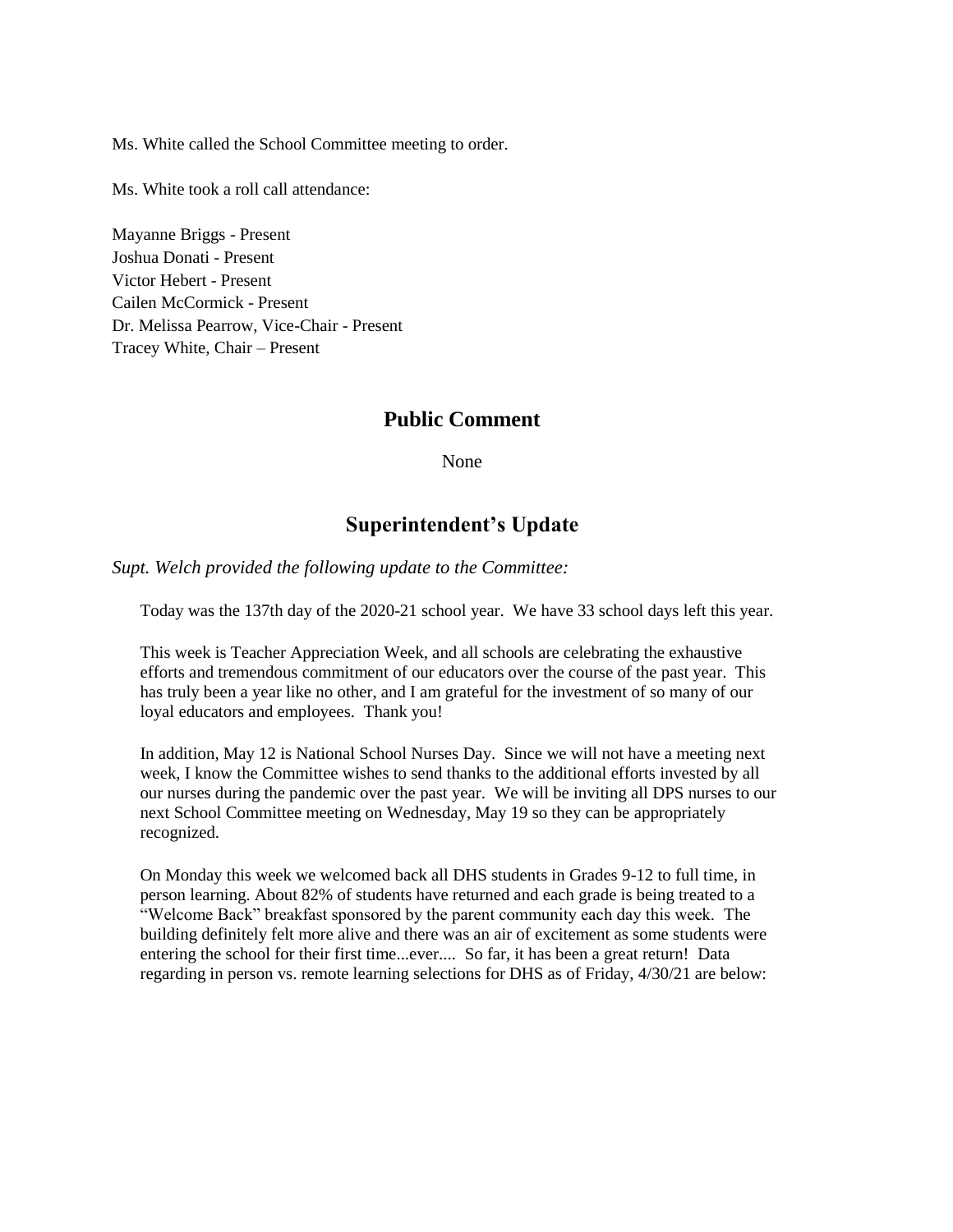| <b>DHS In Person Survey Results - 4/30/2021</b> |        |     |        |     |        |     |        |     |               |            |               |        |
|-------------------------------------------------|--------|-----|--------|-----|--------|-----|--------|-----|---------------|------------|---------------|--------|
| <b>GRADE</b>                                    | 9      |     | 10     |     | 11     |     | 12     |     | <b>TOTALS</b> |            | <b>TOTALS</b> |        |
|                                                 | IN     | OUT | IN     | OUT | IN     | OUT | IN     | OUT | IN            | <b>OUT</b> | IN            | OUT    |
| <b>DHS</b>                                      | 133    | 22  | 128    | 32  | 131    | 28  | 136    | 26  | 528           | 108        | 83.02%        | 16.98% |
| <b>TOTALS</b>                                   | 133    | 22  | 128    | 32  | 131    | 28  | 136    | 26  |               |            |               |        |
| Responses =                                     |        | 155 |        | 160 |        | 159 |        | 162 | 636           |            |               |        |
| % In Person =                                   | 85.81% |     | 80.00% |     | 82.39% |     | 83.95% |     |               |            |               |        |
| Enrollment =                                    | 163    |     | 173    |     | 165    |     | 180    |     | 681           |            |               |        |
| % Responding                                    | 95.09% |     | 92.49% |     | 96.36% |     | 90.00% |     | 93.39%        |            |               |        |

On Monday night, May 3 the community participated in a virtual event called Courageous Conversations about Race in Dedham sponsored by the Dedham Human Rights Commission and the Select Board. Just over 250 people participated, and about 40 of them were faculty/staff from the Dedham Public Schools. I particularly want to thank School Committee Member Victor Hebert for being a part of the leadership panel, as well as Dr. Oneida Fox Roye for her facilitation of the Education breakout room. I also want to thank all the members of the School Committee who participated. The number of participating members from the community and the schools was very inspiring to see, and I look forward to the next steps that will be accomplished from this initiative.

Next week our elementary school PTO's will also be sponsoring Cultural Week. This is a weeklong effort to highlight the many cultures present in our schools and ways to recognize and appreciate the ways in which our lives are enriched by this diversity. Thank you to our PTO's for their extensive collaboration on this effort!

As Committee members are likely aware, next Monday night, May 10 is the annual Spring Mini Town Meeting beginning at 7:00 PM. This annual meeting will be virtual this year, and provides a platform at which Town Meeting members can ask questions about this year's articles. I provided a zoom link in a separate email. Just as a reminder, Dedham's Annual Spring Town Meeting will be held in person on Monday, May 17 at 6:00 PM at the Dedham High School's Veteran's Field at Stone Park.

This Friday, May 7 a group of educators and others from the ECEC and greater Town of Dedham will be participating in a group visioning and systems thinking process to help outline a plan for addressing school readiness needs for our incoming Kindergarten students. This work will be done with guided facilitation by the Leadership Matters program of the Public Sector Consortium, part of the Lincoln Land Institute in Cambridge. This program will be used to develop a plan for a "Kindergarten Jump Start" summer program to hopefully close the gap between our students' current functioning and necessary Kindergarten skills. I look forward to the evolution of this work!

Next Wednesday night, all Dedham Public School PTOs are co-sponsoring and funding a virtual community screening of the documentary "SCREENAGERS: Uncovering Skills for Stress Resilience," on Wednesday May 12, 2021, at 7:00 PM. The film is about an hour long followed immediately by a Q&A Session with Dr. Don Langenhorst, DPS Director of Technology, Dr. Ashley Dubé, DPS Director of Counseling Services and Dr. Melissa Pearrow, Dedham School Committee member. Participants must register in advance.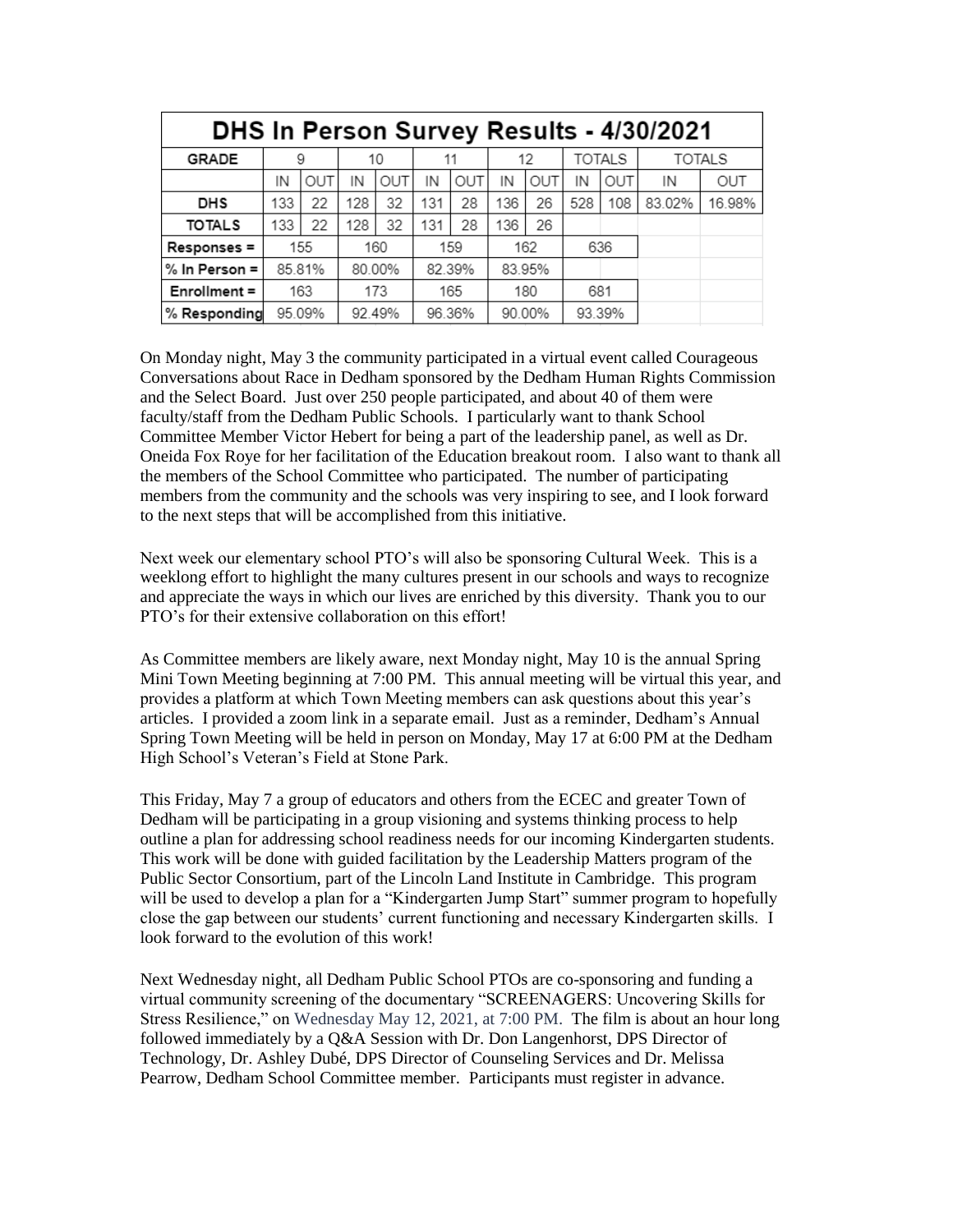# **Superintendent's COVID-19 Update**

## *Supt. Welch provided the following COVID-19 update to the Committee:*

| DPH COVID-19 Case Data For Dedham |            |                   |                      |                    |                    |                    |                       |                   |            |
|-----------------------------------|------------|-------------------|----------------------|--------------------|--------------------|--------------------|-----------------------|-------------------|------------|
| <b>DPH COVID-19 Data Website</b>  |            |                   |                      |                    |                    |                    |                       |                   |            |
|                                   |            |                   | <b>Average Daily</b> |                    |                    |                    |                       |                   |            |
|                                   |            |                   | <b>Incident Rate</b> | Relative           |                    |                    | Total                 | Percent           | Change In  |
| <b>MA Map</b>                     | Total      | <b>Case Count</b> | Per 100,000          | Change In          |                    | <b>Total Tests</b> | <b>Positive Tests</b> | <b>Positivity</b> | Percent    |
| Week Of                           | Case Count | Last 14 days      | Last 14 Days         | <b>Case Counts</b> | <b>Total Tests</b> | Last 14 days       | Last 14 days          | Last 14 days      | Positivity |
| Apr 29                            | 2405       | 68                | 17.7                 | Lower              | 70771              | 3303               |                       | 2.33%             | Lower      |
| Apr 22                            | 2377       | 86                | 22.4                 | Higher             | 69150              | 3565               | 86                    | 2.69%             | Higher     |
| <b>Apr 15</b>                     | 2333       | 71                | 18.5                 | Higher             | 67606              | 3616               | 71                    | 2.32%             | Higher     |
| Apr 8                             | 2292       | 62                | 16.2                 | Lower              | 65649              | 3508               | 62                    | 2.25%             | Lower      |
| Apr 1                             | 2264       | 81                | 21.1                 | Lower              | 63966              | 3293               | 93                    | 2.82%             | Lower      |
| <b>Mar 25</b>                     | 2226       | 100               | 26.1                 | Higher             | 62140              | 3276               | 111                   | 3.39%             | Higher     |
| <b>Mar 18</b>                     | 2186       | 84                | 21.9                 | Higher             | 60528              | 3569               | 99                    | 2.77%             | Higher     |
| <b>Mar 11</b>                     | 2134       | 74                | 19.3                 | Lower              | 58867              | 3938               | 87                    | 2.21%             | Lower      |
| Mar 4                             | 2097       | 86                | 22.4                 | Lower              | 57033              | 3879               | 98                    | 2.53%             | Lower      |
| <b>Feb 25</b>                     | 2053       | 116               | 30.2                 | Lower              | 54861              | 3938               | 135                   | 3.43%             | Lower      |
| <b>Feb. 18</b>                    | 2013       | 157               | 40.9                 | Lower              | 52898              | 4147               | 181                   | 4.36%             | Lower      |
| <b>Feb. 11</b>                    | 1941       | 254               | 66.2                 | Lower              | 50926              | 4414               | 277                   | 6.28%             | Lower      |
| Feb. 4                            | 1866       | 349               | 91                   | Higher             | 48783              | 4979               | 377                   | 7.57%             | Higher     |
| <b>Jan. 28</b>                    | 1705       | 282               | 73.5                 | Higher             | 46410              | 4727               | 315                   | 6.66%             | Higher     |
| <b>Jan. 21</b>                    | 1518       | 274               | 71.5                 | Lower              | 43770              | 4773               | 306                   | 6.41%             | Lower      |
| <b>Jan. 14</b>                    | 1407       | 274               | 71.5                 | Higher             | 41732              | 4279               | 301                   | 7.03%             | Higher     |
| Jan. 7                            | 1242       | 182               | 47.5                 | Lower              | 38972              | 3412               | 203                   | 5.95%             | Higher     |
| <b>Dec. 31</b>                    | 1129       | 184               | 48                   | Lower              | 37177              | 3654               | 200                   | 5.47%             | Higher     |
| <b>Dec. 24</b>                    | 1040       | 188               | 49                   | Higher             | 35496              | 3951               | 202                   | 5.11%             | Higher     |
| <b>Dec. 17</b>                    | 941        | 176               | 45.9                 | Higher             | 33420              | 4055               | 190                   | 4.69%             | No Change  |
| Dec. 10                           | 850        | 141               | 36.8                 | Higher             | 30887              | 3329               | 154                   | 4.63%             | Higher     |
| <b>Dec. 3</b>                     | 760        | 93                | 24.3                 | Higher             | 28833              | 3058               | 100                   | 3.27%             | Higher     |
| <b>Nov. 27</b>                    | 700        | 69                | 18                   | Higher             | 27523              | 3313               | 77                    | 2.32%             | Higher     |
| <b>Nov. 19</b>                    | 655        | 52                | 13.6                 | Higher             | 25623              | 3132               | 60                    | 1.92%             | Higher     |
| <b>Nov. 12</b>                    | 622        | 38                | 9.9                  | Lower              | 23997              | 3296               | 43                    | 1.30%             | Lower      |

#### Dedham's case numbers as reported each week by DPH.

Elementary School. Thankfully, none of these cases resulted in close contacts within the Dedham Schools Dedham remains in the "Yellow" category of the state's color-coding system. There has been a subtle decrease in cases week since the lowest readings were recorded during the week of April 8.

Since last week's School Committee meeting the district has had four new positive student COVID-19 cases. Two of these cases were uncovered through the district's pooled COVID-19 testing program. One case was at Avery and the other was at ECEC. In both of these cases, students had no symptoms and were verified as positive through individual "reflex" testing on Tuesday after their pooled testing samples were taken on Monday. This is yet another indication that the district's pool testing program is continuing to be a valuable part of our overall strategy to keep everyone in the Dedham Public Schools safe.

In addition, our third and fourth cases identified since our last meeting (discovered from outside testing sources) were at Dedham Middle School and Oakdale that require quarantine.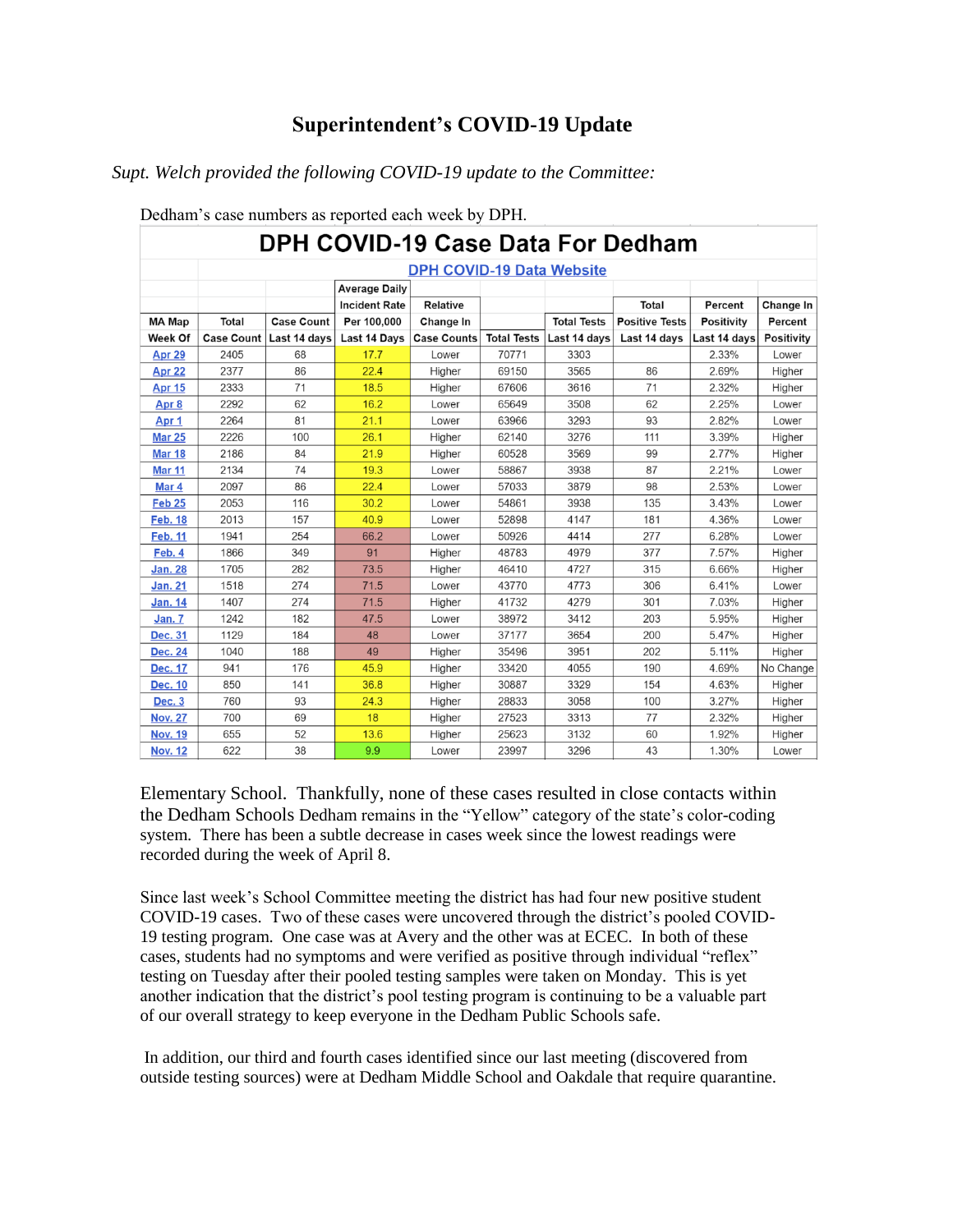In addition, none of these 4 cases appear to have any connection to transmission within the schools themselves.

Pooled COVID-19 testing continues at all seven DPS schools. We continue to urge parents to sign consents to have their children participate in this voluntary program, as it is another effective layer of protection for all faculty, staff, and students. Now that all students in grades PreK-12 have now returned full time, this is more important than ever.

To provide an additional check on possible COVID-19 cases after the April vacation, all students who have provided consents were tested TWICE last week. On Monday and Tuesday of this week alone, the district tested 1186 individuals through 135 testing pools. This is a monumental effort and Emily Kadehjian and Gail Kelley continue to provide excellent leadership in this project along with our nurses and school secretaries. Overall statistics for the district's COVID-19 Pooled Testing Program are shown below:

| <b>DPS Testing Summary To Date:</b> |       |       |                   |  |  |  |  |
|-------------------------------------|-------|-------|-------------------|--|--|--|--|
| Totals To Date:                     |       |       | Positives Percent |  |  |  |  |
| Pools                               | Tests | Cases | Positivity        |  |  |  |  |
| 934                                 | 7876  | 6     | 0.08%             |  |  |  |  |

# **Reports**

## DHS and DMS Return to School Update

Ms. Hillman updated the Committee on the full return of students to the middle school.

- Thanked the PTO for recognizing teachers during Teacher Appreciation week
- 580 students are in the building
- Sixth grade transitioned with tours over April break
- Two locations for lunch
	- o 135 students in the gym
	- o 80 student in the cafeteria
- Ms. Hillman read some student reflections on being back in School
- Paper and pencil are back in use

Following questions from the Committee, Ms. Hillman discussed how the Curriculum Instructors are working on a balance between using paper/pencil and technology. Students are participating in extracurricular activities such as band and chorus. Physical Education is taking place at Memorial Filed for physical distance purposes. The students do have mask breaks and are allowed to choose their own seats at lunch. Ms. Hillman also sends out weekly communications to parents.

Ms. Forrest updated the Committee on the full return of students to the high school.

- Over 500 students are in the building
- PTO greeted students with a lobby filled with DHS balloons
- Students are wearing masks and are getting used to the one way hallways
- Lunch is running on a regular schedule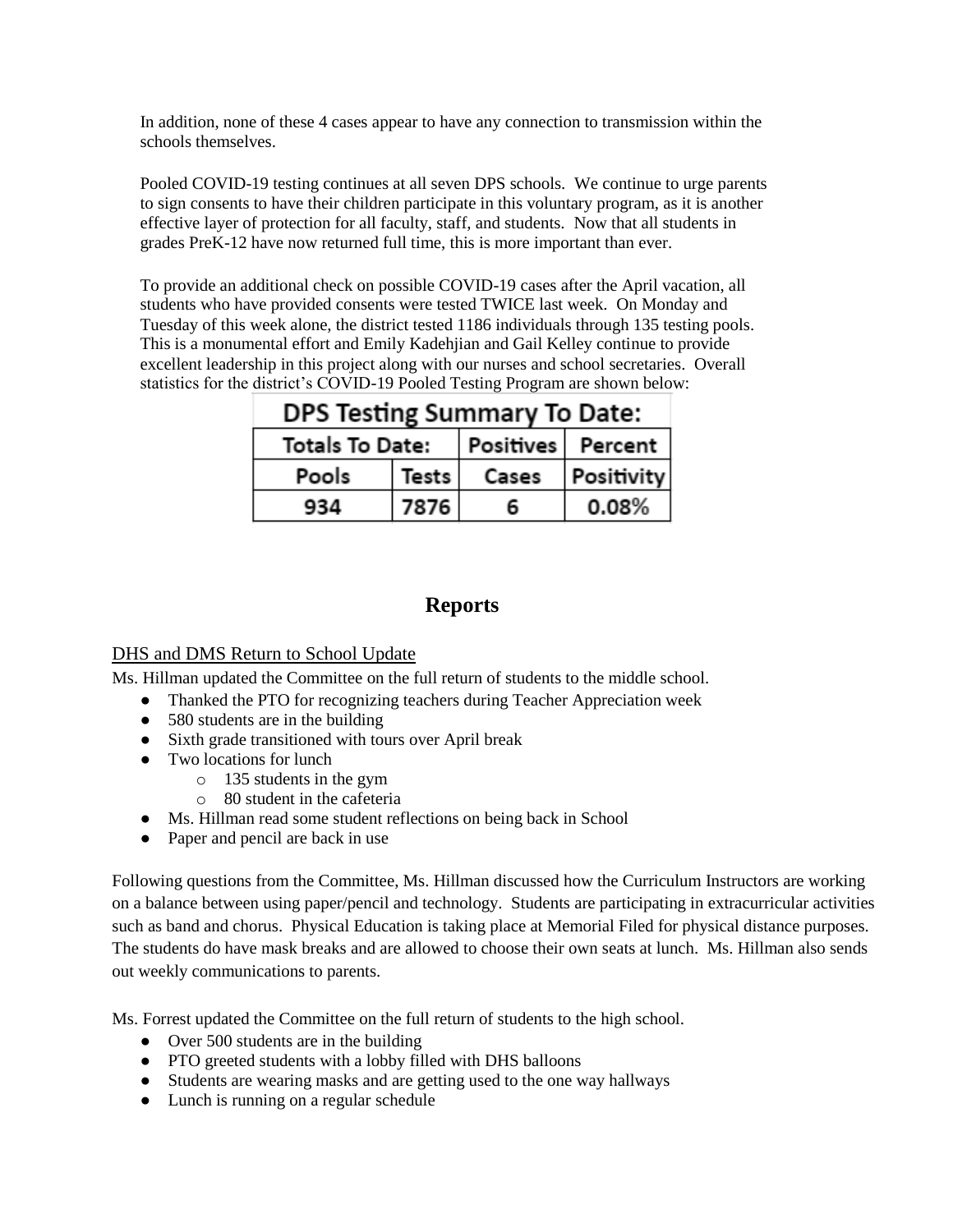- o Two students per table in cafeteria
- o Overflow go outside to the stadium or to the gym
- Students are reminded to social distance
- Spring athletics is underway
- Thanked PTO for recognizing the teachers during Teacher Appreciation week
- Thanked Vice-Principals Kristy Yankee and Peter Cavanaugh, Athletic Director Stephen Traister and all the nurses for helping to get students back to school
- Announced that Director of Health Service Gail Kelley will be the guest speaker at graduation

Committee thanked both Principals for their updates. They asked the Principals to let them know if they needed anything. Both mentioned additional microphones would be helpful.

#### Third Quarter Budget Report

*Mr. Rippin provided the following Third Quarter Budget Report to the Committee:*

#### **Third Quarter Overview**

In summary, we have expended and encumbered \$27,021,535 of the \$42,576,992 Education Operating Budget or 64.47% of the total budget.

For School Facilities, we have expended and encumbered \$3,022,758 of the \$4,143,010\* that Operating Budget or 72.96% of the total budget.

\*Note that for School Facilities \$74,273 (\$52,801) of FY2020 encumbrances carried forward to FY 2021 were not segregated as in the Education Budget and rather were commingled with line items for FY 2021. This issue will be rectified for FY 2022 reporting purposes. The remaining \$21,472 was due to a budget transfer from Town Facilities that was referenced in my First Quarter report.

#### **Budget Highlights**

As of this writing, I am pleased to report that the Dedham Public Schools is on track to finish FY 2021 in a balanced and fully expended position. As you can see from the accompanying spreadsheet, all of our seven schools have spent approximately sixty percent of their Operating Budgets which is typical given that only fifteen (of 26) teacher payrolls have been expended as of 3/31/21.

I am pleased to report that our daily substitute budget of \$264,827 for FY 2021 has only \$37,513 expended as of  $3/31/2021$  or 14.17% of the total budget for FY 2021. This is largely due to the flexibility of allowing teachers who are absent to work from home delivering remote instruction to students. Even with all students being able to attend in person five days per week as of 5/3/21; we anticipate that much of this budget will remain unused at fiscal year end.

Additionally I am pleased to report that our School Nutrition program has been performing remarkably well during the 2020-2021 school year. Every employee has been working above and beyond to provide nutritious meals for all of our students as well as distributing meals and boxes of food to families in Dedham (provided free of cost by USDA). As I write this, USDA has authorized all students for the 2021-2022 school year to be classified as eligible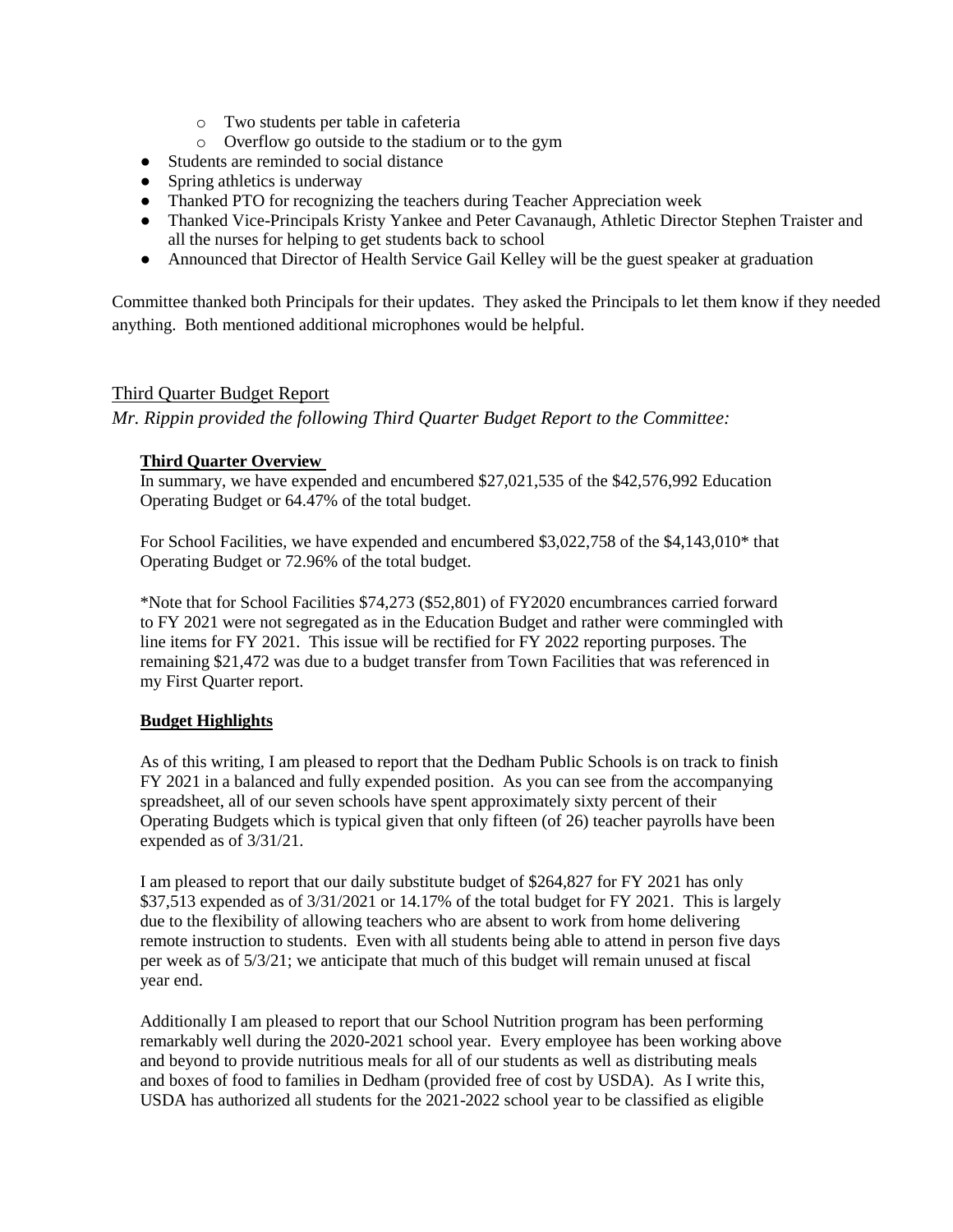for free breakfast and lunches. Additionally, we plan to run a robust summer feeding program during July and August as well. The resulting revenue will allow us to invest in our infrastructure (equipment) without relying on taxpayer dollars to do so.

#### **Areas of Concern/Exposure**

As I am sure you recall, FY 2020 was tighter than past years with respect to having excess capacity for end of year purchases as well as prepayment of Special Education Out-Of-District Tuitions. Unbudgeted cost increases in Out of District tuitions (planned for in our FY 2022 budget request) along with Out of District Transportation (planned for via anticipated Student Opportunity Act funds in FY 2022) are determining factors with respect to increased expenses that offset favorable budget variances noted above.

Following questions from the Committee Mr. Rippin discussed Out of District transportation costs. He explained there was not a huge savings in this area because of the additional costs of cleaning and sanitizing. He added that drivers, insurance and other overhead still had to be paid. Mr. Rippin also talked about the Student Opportunity Act funds not covering this year's out of district transportation costs. He noted he built the FY22 budget being cautious that these funds may not come through again. The Committee discussed the fact that although out-of-district placement and transportation costs are high, the district has saved a significant amount of money having extensive Special Education programs in the district which benefit both the students and families of Dedham.

# **Old/New Business**

Superintendent's Goals 2021-2022 *Supt. Welch provided a draft of this 2021-2022 goals to the Committee:*

#### **Professional Practice Goals:**

1) Support and guide the district through the recovery from the COVID-19 pandemic. By September 2021, develop screening mechanisms to provide data that will accurately assess overall district needs. Provide to the district an analysis of and resources for possible regression and design academic, social, and emotional programming to remediate necessary learning losses and social/emotional needs and/or support services for student/family/community well being. This will be a multi-year process with ongoing student and programming assessments including a review of summer 2021 supports.

2) Attend, present, and participate in available regional and statewide educational leadership organizations and professional development opportunities to better evaluate and incorporate "best practices" in the Dedham Public Schools.

- 1. Summer, Mid-Winter, and Spring M.A.S.S. Superintendent Meetings/Conferences
- 2. M.A.S.C./M.A.S.S. Annual Fall Convention
- 3. Monthly Tri-County Superintendent Roundtables
- 4. Monthly T.E.C. Superintendent Meetings
- 5. Bi-Monthly Superintendents Meetings with Teachers21 and William James College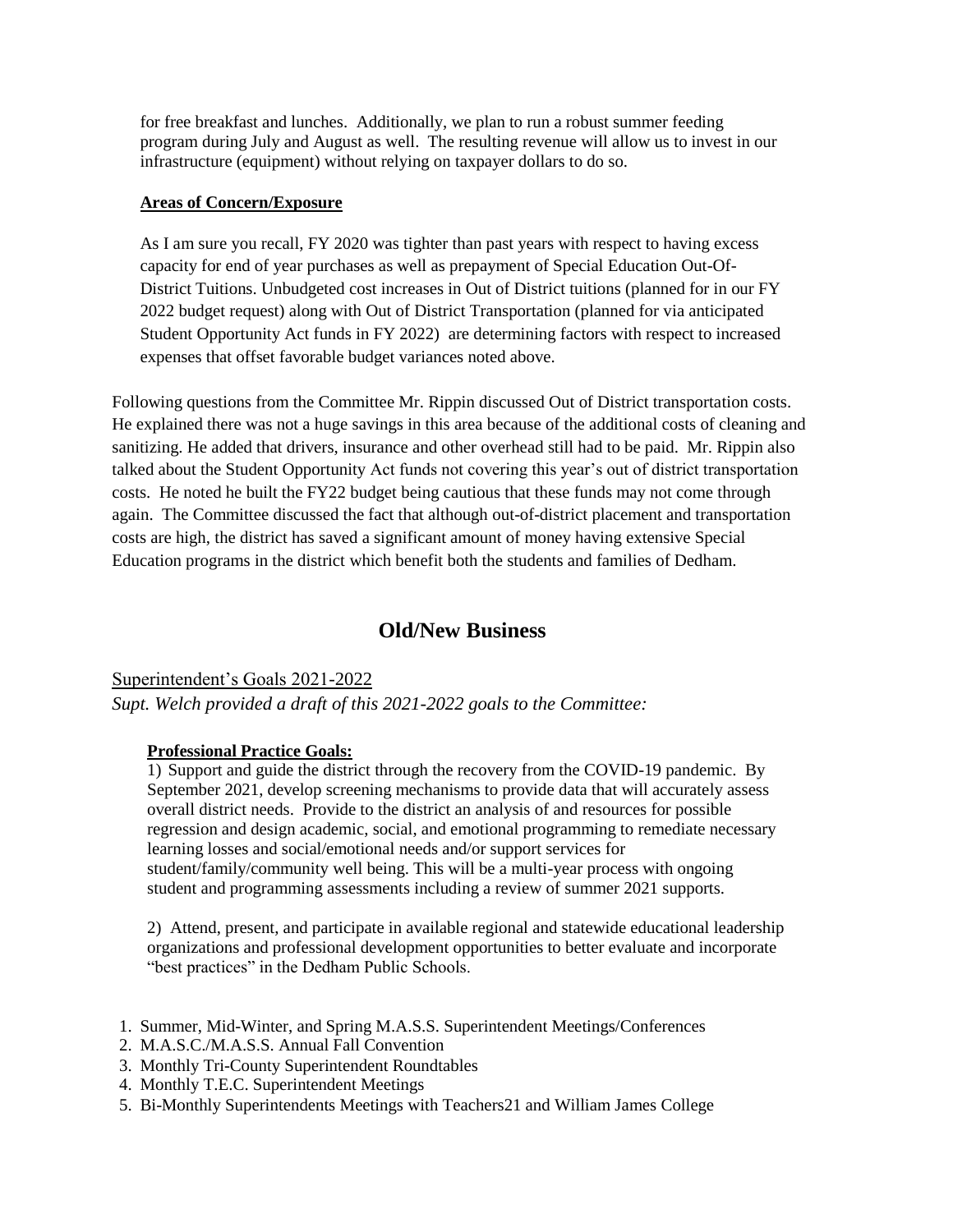3) Continue to seek better work/life balance through improved distribution and allocation of high-level district leadership tasks. Limit evening obligations to an average of three nights per week during the school year.

#### **Student Learning Goal**

1) Provide guidance, support, and training to all Leadership Team members and educators to better analyze data regarding student academic learning performance. In October 2021, provide to the district an analysis of all available state and local data to evaluate the effectiveness of educational services delivered throughout the district. Analyze and promote understanding of district, school, grade-level, and student growth measures as a focal point for increases in student learning.

2) Continue to guide the evolution of the district's knowledge of and improved practices regarding diversity, equity, and inclusion. Provide data-based evaluation and updates to practice and student learning outcomes based upon in-depth study of available metrics. Work collaboratively with Dr. Ian Kelly and Dr. Oneida Fox Roye to advance the contractually agreed upon 15 hour Implicit Bias/Cultural Proficiency training to at least 50% of employees by June 2022 during allocated professional development time. Develop hiring goals and metrics as a part of the district's overall strategic plan that increase the diversity of DPS faculty and staff membership.

#### **District Improvement Goals**

1) By January 5, 2022, coordinate with school, district, and community stakeholders to develop the district's next 5-year strategic plan. Present to the School Committee for review and public vetting prior to endorsement by Committee vote in spring 2022.

2) By November 15, 2021 work with the SBRC and the MSBA to complete the Feasibility Planning process. Use the MSBA's process timeline to prepare/complete all documents and submit all appropriate correspondence in advance of MSBA deadlines. Prepare and present warrant agenda article to fund the Feasibility Phase of the Oakdale Elementary School repair/replacement process at Fall 2021 Dedham Town Meeting.

3) Work with all stakeholders (including Town of Dedham and Norfolk County officials) to strategically plan the ongoing utilization of one-time ESSER 1, 2, and 3 funds to equitably serve the needs of all students and families in the Dedham Public Schools. Meet monthly with the Town Manager to monitor the allocation and disbursement of these funds through June 2023 and provide fall, winter, and spring updates to the Budget Subcommittee throughout this sequence.

Supt. Welch explained how he followed the directive from the DESE Educator Evaluation implementation resources which focused on creating SMARTIE goals:

- Specific and Strategic
- Measurable
- Action-Oriented
- Rigorous, Realistic and Results Focused
- Timed and Tracked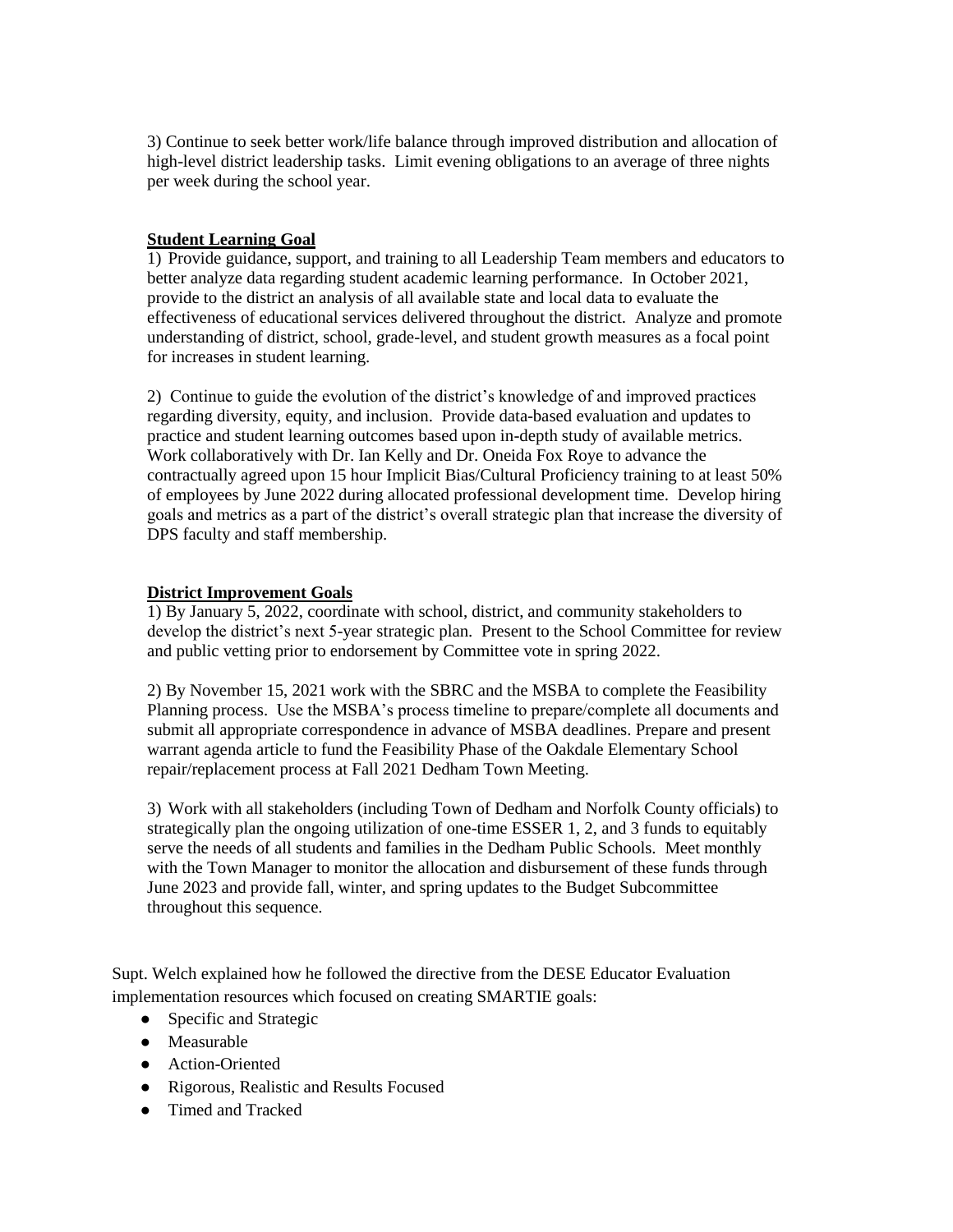- Inclusive
- Equitable

SMARTIE goals intentionally center two additional components relative to SMART goals:

- Inclusivity the extent to which a goal brings traditionally marginalized people into processes, activities, and decision-making
- Equity- the extent to which the goal includes an element of fairness or justice that seeks to address systemic injustice, inequity or oppression

The Committee expressed their support for using data to analyze student learning. Mr. Donati would like to see student voice and hiring diverse educators woven into the goals. Dr. Pearrow would like to see the SMARTIE goals initiated at the Principal level as well. Supt. Welch explained (and presented slides showing) that the DESE guidance principles for teaching and learning for the 20-21 school year included the SMARTIE goals. Dr. Pearrow noted that these goals should be supported by the School Committee.

## **Donations**

None

## **Subcommittee Updates**

#### Policy Subcommittee

The Subcommittee met on May 4 to continue their discussion on consistent signage across school properties. The goal is to have this completed by September. The next meeting will be in three weeks.

## **Minutes**

None

# **Acknowledgements and Announcements**

Ms. White noted that the Fine Arts Department has put out their schedule for the remainder of the school year.